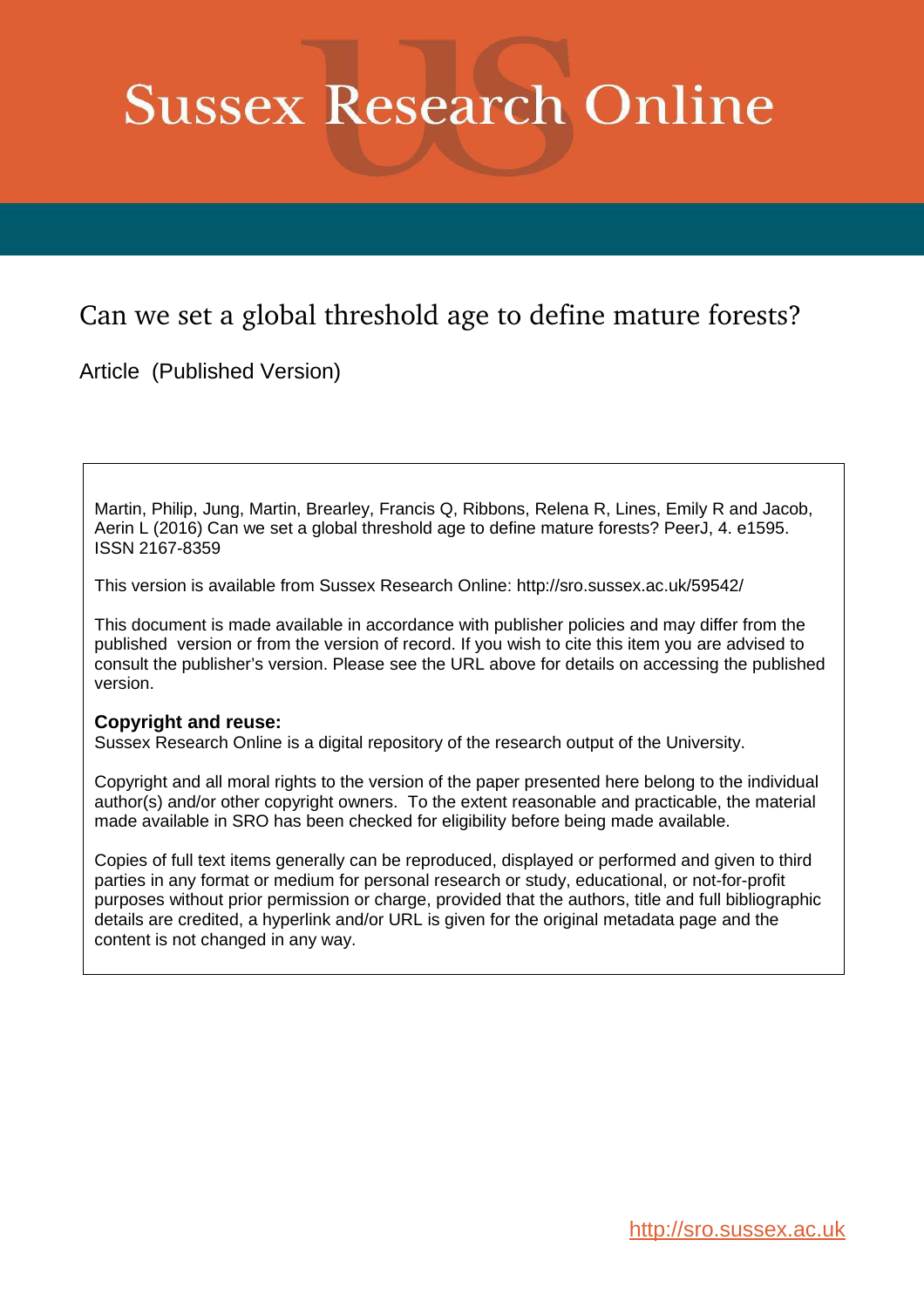## **Peer**

## **Can we set a global threshold age to define mature forests?**

Philip Martin<sup>[1](#page-0-0)</sup>, Martin Jung<sup>[2](#page-0-1)</sup>, Francis Q. Brearley<sup>[3](#page-0-2)</sup>, Relena R. Ribbons<sup>[4](#page-0-3),[5](#page-0-4)</sup>, Emily R. Lines**[6](#page-0-5)** and Aerin L. Jacob**[7](#page-0-6)**

- **<sup>1</sup>** Centre for Conservation Ecology and Environmental Science, Bournemouth University, Bournemouth, United Kingdom
- <sup>2</sup> School of Life Science, University of Sussex, Brighton, United Kingdom
- **3** School of Science and the Environment, Manchester Metropolitan University, Manchester, United Kingdom
- **4** School of Environment, Natural Resources and Geography, Bangor University, Bangor, United Kingdom
- **<sup>5</sup>** Department of Geosciences and Natural Resource Management, University of Copenhagen, Frederiksberg, Denmark
- **6** School of Geography, Queen Mary University of London, London, United Kingdom
- **7** School of Environmental Studies, University of Victoria, Victoria, Canada

## **ABSTRACT**

Globally, mature forests appear to be increasing in biomass density (BD). There is disagreement whether these increases are the result of increases in atmospheric  $CO<sub>2</sub>$ concentrations or a legacy effect of previous land-use. Recently, it was suggested that a threshold of 450 years should be used to define mature forests and that many forests increasing in BD may be younger than this. However, the study making these suggestions failed to account for the interactions between forest age and climate. Here we revisit the issue to identify: (1) how climate and forest age control global forest BD and (2) whether we can set a threshold age for mature forests. Using data from previously published studies we modelled the impacts of forest age and climate on BD using linear mixed effects models. We examined the potential biases in the dataset by comparing how representative it was of global mature forests in terms of its distribution, the climate space it occupied, and the ages of the forests used. BD increased with forest age, mean annual temperature and annual precipitation. Importantly, the effect of forest age increased with increasing temperature, but the effect of precipitation decreased with increasing temperatures. The dataset was biased towards northern hemisphere forests in relatively dry, cold climates. The dataset was also clearly biased towards forests <250 years of age. Our analysis suggests that there is not a single threshold age for forest maturity. Since climate interacts with forest age to determine BD, a threshold age at which they reach equilibrium can only be determined locally. We caution against using BD as the only determinant of forest maturity since this ignores forest biodiversity and tree size structure which may take longer to recover. Future research should address the utility and cost-effectiveness of different methods for determining whether forests should be classified as mature.

**Subjects** Biodiversity, Conservation Biology, Ecology, Ecosystem Science, Soil Science **Keywords** Biomass, Forest, Succession, Climate, Mature forest, Carbon, REDD+, Forest recovery

Submitted 31 October 2015 Accepted 22 December 2015 Published 4 February 2016

Corresponding author Philip Martin, [phil.martin.research@gmail.com](mailto:phil.martin.research@gmail.com)

[Academic editor](https://peerj.com/academic-boards/editors/) [Lian Pin Koh](https://peerj.com/academic-boards/editors/)

[Additional Information and](#page-9-0) [Declarations can be found on](#page-9-0) [page 10](#page-9-0)

DOI **[10.7717/peerj.1595](http://dx.doi.org/10.7717/peerj.1595)**

Ccopyright 2016 Martin et al.

[Distributed under](http://creativecommons.org/licenses/by/4.0/) [Creative Commons CC-BY 4.0](http://creativecommons.org/licenses/by/4.0/)

**OPEN ACCESS**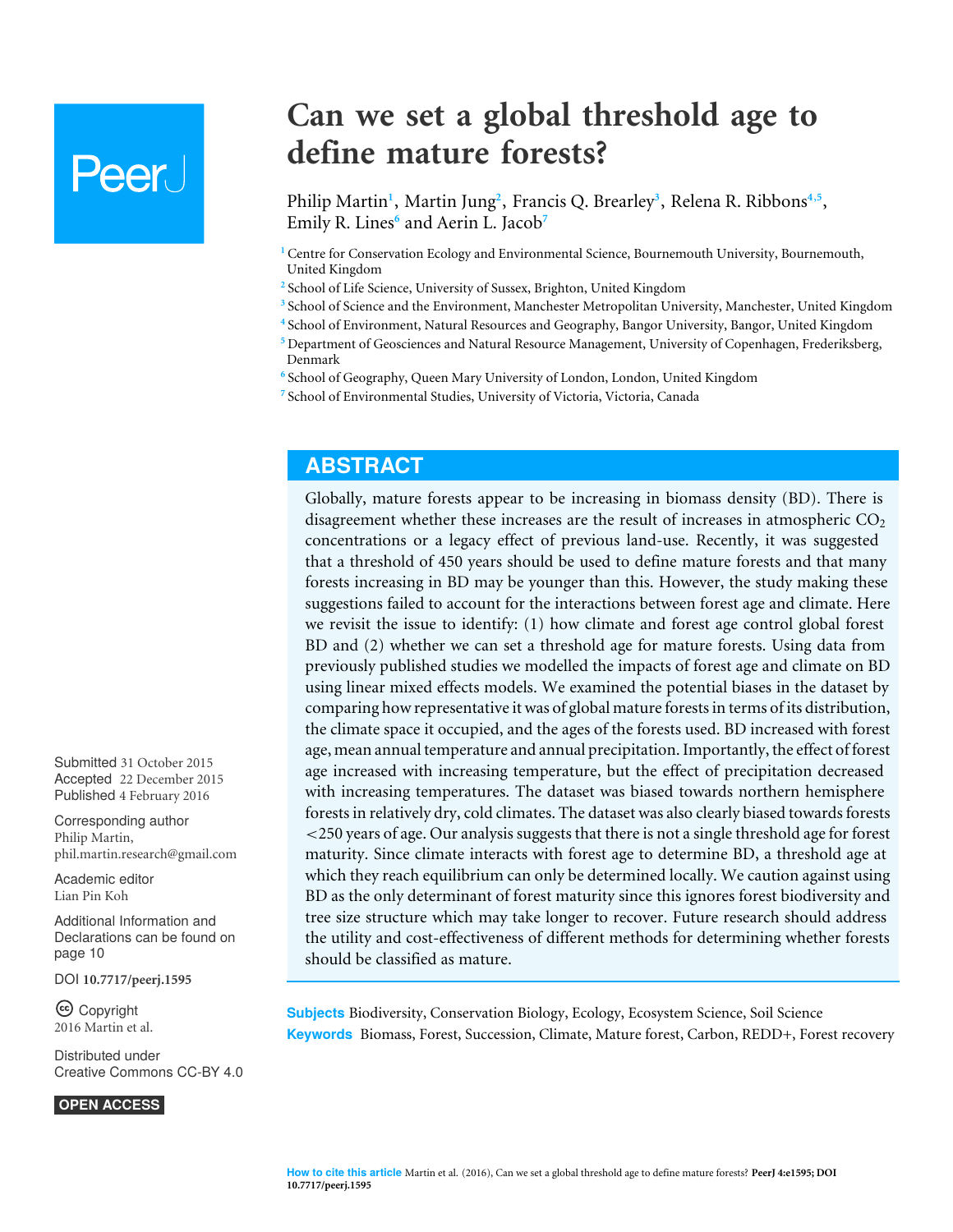#### **INTRODUCTION**

Forests play an important role in the global climate system, covering nearly one-third of the earth's terrestrial surface and accounting for over three-quarters of terrestrial gross primary production (*[Pan et al., 2013](#page-13-0)*). Forests also provide vital habitats for biodiversity and supply a wide-range of ecosystem services upon which humans depend, such as climate regulation via carbon storage in tree biomass (*[Foley et al., 2007](#page-11-0)*). Globally, mature or old-growth forests, here defined as those that have developed the structures and species associated with old primary forest (*[CBD, 2016](#page-10-0)*), appear to be increasing in biomass density (hereafter referred to as BD) (*[Pan et al., 2011](#page-13-1)*). Mature tropical forests, in particular, have increased in BD by around 0.5 Mg C ha−<sup>1</sup> year−<sup>1</sup> (*[Baker et al., 2004](#page-9-1)*; *[Lewis](#page-12-0) [et al., 2009](#page-12-0)*), though the rate of increase now appears to be slowing (*[Brienen et al., 2015](#page-10-1)*).

Some researchers have hypothesised that increased  $CO<sub>2</sub>$  concentrations in the atmosphere, as a result of human activities, have stimulated the growth of trees in mature forests, resulting in increased BD (*[Lewis et al., 2009](#page-12-0)*). However, other researchers reject these claims, hypothesising that that many mature forests are in fact undergoing secondary succession following 'unseen' disturbances that occurred either hundreds of years ago (*[Brncic et al., 2007](#page-10-2)*; *[Muller-Landau, 2009](#page-12-1)*) or as a result of extreme weather such as El Niño events (*[Wright, 2005](#page-13-2)*). If many supposedly mature forests are recovering from previous human influence, then this may account for observed increases in BD (*[Wright,](#page-13-2) [2005](#page-13-2)*). It is thus unclear whether the mature forests in studies that showed increases in BD were actually old enough to achieve a state of relative equilibrium, which can take decades to centuries. In addition, mature forests are commonly used as a reference against which to compare biodiversity in degraded forests or alternative land-uses. If a large proportion of mature forests are actually recovering from disturbances themselves, this may lead to an overestimation of the conservation value of degraded forests. However, until recently, there has been no attempt to determine whether there are methods that could be applied globally to enable forests recovering from disturbances to be distinguished from relatively stable mature forests.

Recently, *[Liu et al. \(2014\)](#page-12-2)* attempted to address this issue by (i) assessing how climate and forest age affect forest BD, and (ii) using this analysis to define an age threshold for mature forests. The authors concluded that the BD of mature forest stands was highest in areas with a mean annual temperature of  $c$ . 8–10  $\degree$ C and mean annual precipitation between 1,000 and 2,500 mm (*[Liu et al., 2014](#page-12-2)*). In addition, the authors further suggested that forest BD increased with stand age, plateauing at approximately 450 years of age (*[Liu et al., 2014](#page-12-2)*). However, given that previous work has shown that climate strongly influences both biomass accumulation (*[Johnson, Zarin & Johnson, 2000](#page-11-1)*; *[Anderson et al.,](#page-9-2) [2006](#page-9-2)*; *[Anderson-Teixeira et al., 2013](#page-9-3)*) and the maximum BD attainable by a forest (*[Stegen](#page-13-3) [et al., 2011](#page-13-3)*) it seems unlikely that there is a single global *age* threshold that can be used to define mature forests. Rather if such thresholds are used, they will need to be defined in areas with relatively homogenous climates where accumulation rates and maximum attainable BD vary relatively little.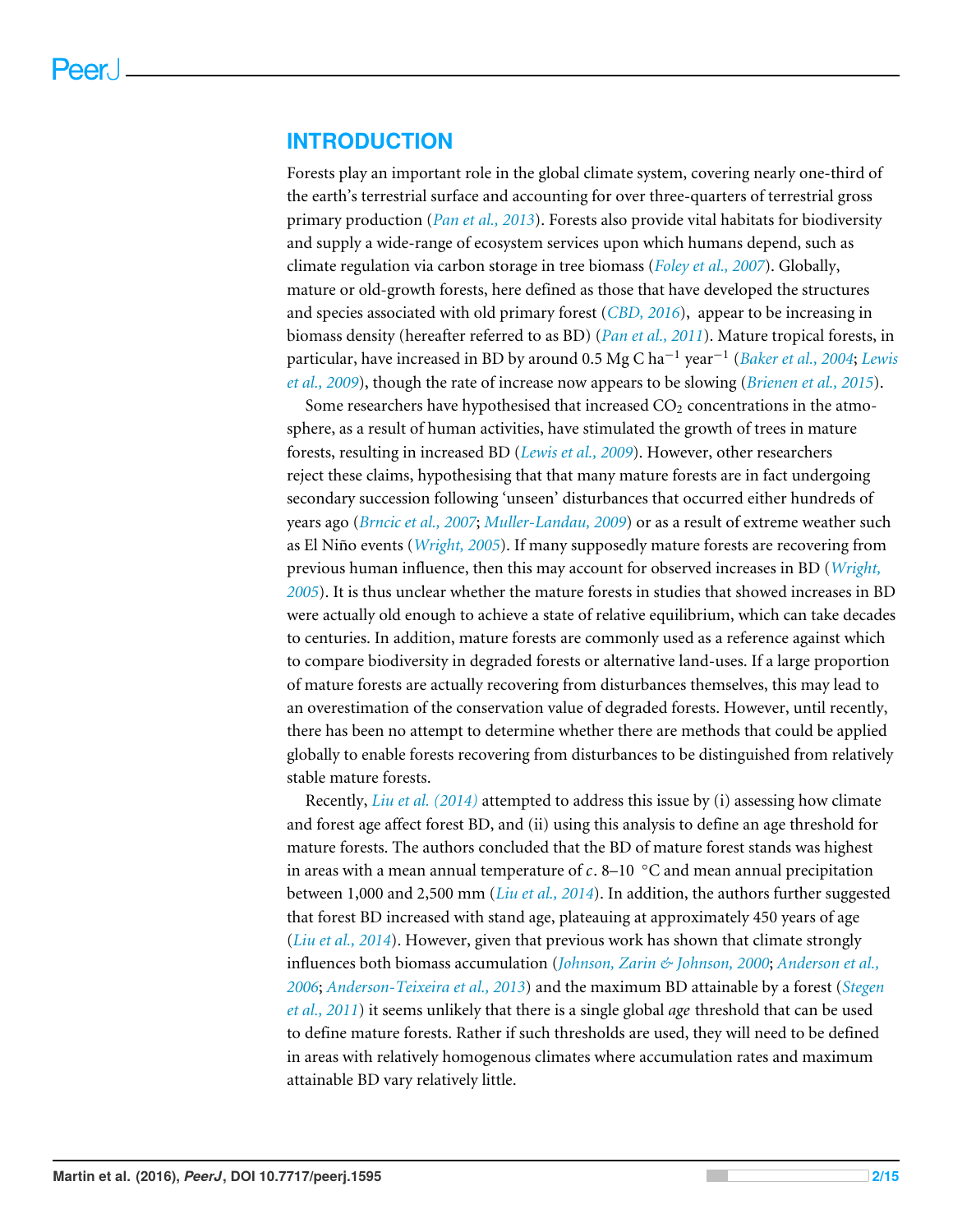To address these issues we use a subset of the data used by *[Liu et al. \(2014\)](#page-12-2)* to revisit the questions:

1. How do climate and forest age control the biomass density of global forests?

2. Can we use this to set an age threshold for mature forests globally?

While the analyses we present here use the same data as *[Liu et al. \(2014\)](#page-12-2)*, we improve on their analyses by considering interactions between precipitation, temperature and estimated forest age. Our work shows that these interactions improve model fit considerably, as well as indicating that establishment of a single age threshold for mature forests is ecologically unrealistic.

#### **METHODS**

The data we used for this study were taken from *[Liu et al. \(2014\)](#page-12-2)* in which the authors tested global-scale correlations between mature forest carbon stocks (biomass density), stand age and climatic variables using data collected from previous studies. Here we used a subset of these data on aboveground biomass density (AGB, Mg ha<sup>-1</sup>) for sites that had estimates of forest age (years), mean annual precipitation (mm), mean annual temperature (◦ C) and geographic location (latitude and longitude). Details of the studies from which data was taken can be found in [Table 1.](#page-5-0)

To examine our first question of how forest BD is determined by climate and forest age we used linear mixed effect models (LMMs). First, we tested whether accounting for methodological differences between studies and spatial autocorrelation improved model performance compared to null models. To do this, we fitted a model with a dummy random effect and compared the corrected Akaike Information Criteria (AICc) value to our null models, which included study level random effects and a matrix to account for spatial autocorrelation. Using the random effects structure deemed most parsimonious, we then tested the effects of temperature, precipitation and forest age on AGB by running all possible LMMs that included two way interactions as well as less complex additive models. Forest age was log transformed as increases in AGB with age tend to be non-linear (*[Martin, Newton & Bullock, 2013](#page-12-3)*). All explanatory variables were standardised following *[Schielzeth \(2010\)](#page-13-4)*, by subtracting the mean from each value and dividing by the standard deviation. This method allows easier interpretation of coefficients and improves model convergence. To reduce heteroscedasticity in model residuals we log transformed the response variable. Conditional *R* 2 values were calculated using the methods of *[Nakagawa](#page-13-5) [& Schielzeth \(2013\)](#page-13-5)*.

Models were ranked by AICc and model averaging performed using all models with a 1AICc ≤7 to produce coefficient estimates (*[Burnham & Anderson, 2002](#page-10-3)*; *[Burnham,](#page-10-4) [Anderson & Huyvaert, 2010](#page-10-4)*). These coefficient estimates were subsequently used to predict AGB in relation to stand age, precipitation and temperature. Based on our results we then inferred an answer to our second question, relating to age thresholds of forest maturity. Variable importance values were calculated for each coefficient and interaction as recommended by *[Burnham & Anderson \(2002\)](#page-10-3)* by combining the AICc weight of each model in which the variable was included. Calculating the importance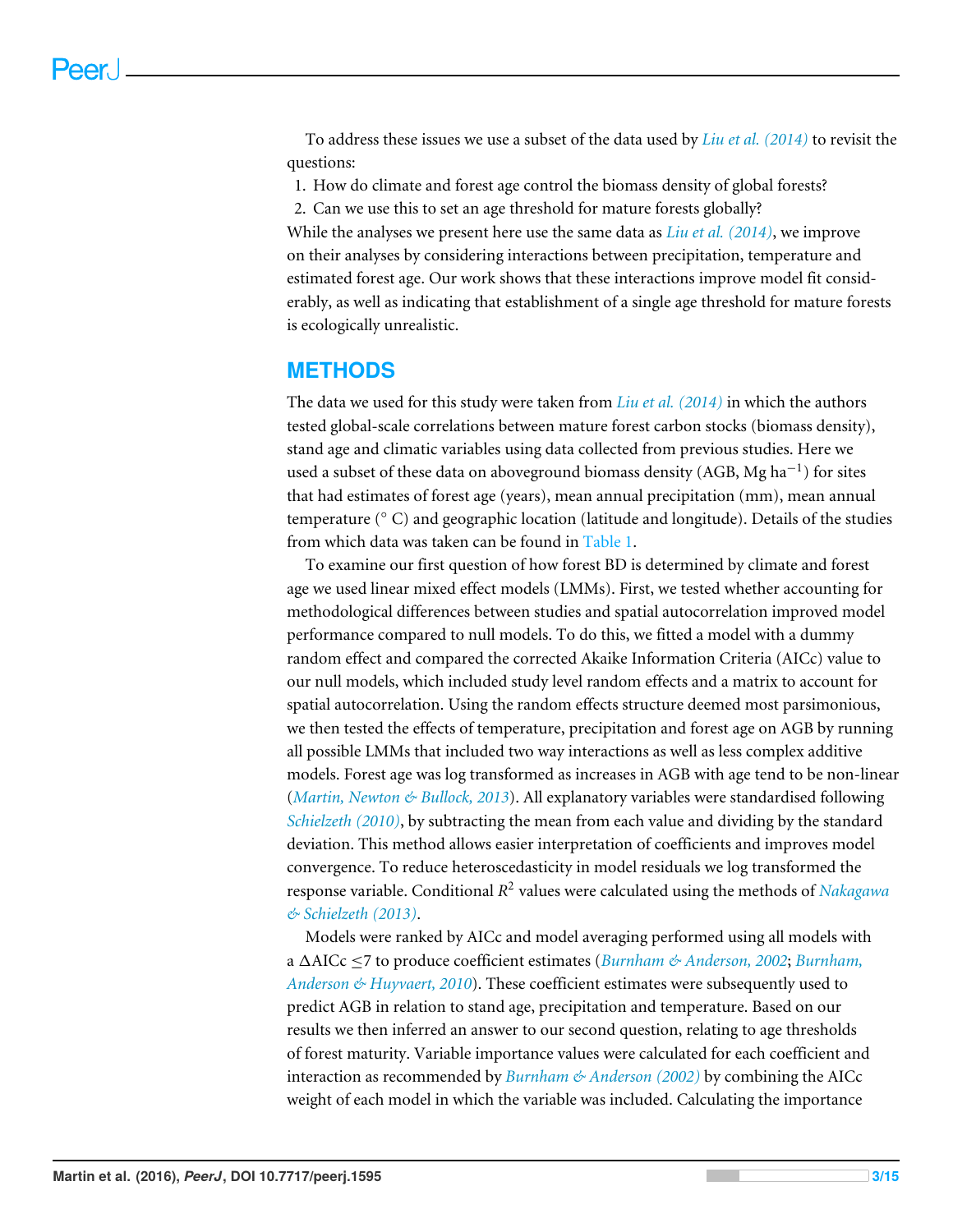<span id="page-4-0"></span>values allows the relative importance of each variable in explaining the relationship to be determined (*[Burnham & Anderson, 2002](#page-10-3)*). If interactions between climate and forest age were considered to be relatively important we determined that it was not possible to set a global age threshold by which to define mature forests without considering their local characteristics.

It is important in analyses that combine data from multiple sources to determine whether the data being used show signs of bias that might influence a study's results. One example of such a bias is if data is not representative of an overall population which it seeks to represent (*[Tuck et al., 2014](#page-13-6)*). In the case of our study, such bias may be caused by an over- or under-representation of particular forest ages, certain climates and particular geographic regions. To test for this we (i) examined the age distribution of forests using histograms; (ii) determined the climate space encompassed by the sites used in this study compared to that occupied by forests globally; (iii) and examined the geographical distribution of study sites. For the comparison of the forest climate space we binned the data on precipitation into bins of 200 mm and mean annual temperature into bins of 1 ◦C. We then used a global grid with a resolution of 0.5 decimal degrees to identify where forest was present based on the globcover 2009 dataset (*[Bontemps et al., 2011](#page-10-5)*). We determined the mean total precipitation and mean annual temperature in each grid cell where forest was present using WorldClim (*[Hijmans et al., 2005](#page-11-2)*). We then compared the percentage of our data contained within each temperature and precipitation bin with the percentage area of global forests contained in each bin. All analyses were conducted in R version 3.2.1 (*[R Development Core Team, 2008](#page-13-7)*) and with models produced using the nlme (*[Pinheiro et al., 2015](#page-13-8)*) and MuMIn packages (*[Barton, 2015](#page-9-4)*). All R scripts used for analyses can be found at [https://github.com/PhilAMartin/Liu\\_reanalysis.](https://github.com/PhilAMartin/Liu_reanalysis)

## **RESULTS**

Our model-averaged results indicated positive relationships between AGB and the logarithm of forest age (slope =  $0.24$ , SE = 0.02, Importance value = 1), mean annual temperature (slope =  $0.18$ , SE = 0.04, Importance value = 1) and mean annual precipitation (slope  $= 0.32$ , SE  $= 0.04$ , Importance value  $= 1$ ). Importantly, the slope related to forest age increased with mean annual temperature and was considered to be relatively important (interaction term = 0.06,  $SE = 0.02$ , Importance value = 0.85). In addition, the positive effect of mean annual precipitation on AGB was reversed at higher temperatures (interaction term =  $-0.12$ , SE = 0.02, Importance value = 1). The interaction term between precipitation and forest age was considered to be less important in characterising forest BD (interaction term  $= -0.02$ , SE  $= 0.02$ , Importance value  $=$ 0.34). Models included in the model averaging process had reasonable descriptive power with conditional R<sup>2</sup> values varying from 0.18 to 0.24. Predictions using model-averaged coefficients did not show a clear plateauing of AGB at any age  $(Fig, 1)$ , contrary to the findings of *[Liu et al. \(2014\)](#page-12-2)*. These models also had greater support than the models of *Liu et al.* (2014), containing only age, precipitation and temperature ( $\triangle$ AICc = 112.41, 114.17 and 139.99 respectively), which also showed poor descriptive power (Conditional  $R^2 = 0.03, 0.04$  and 0.02 respectively, [Table 2\)](#page-5-1).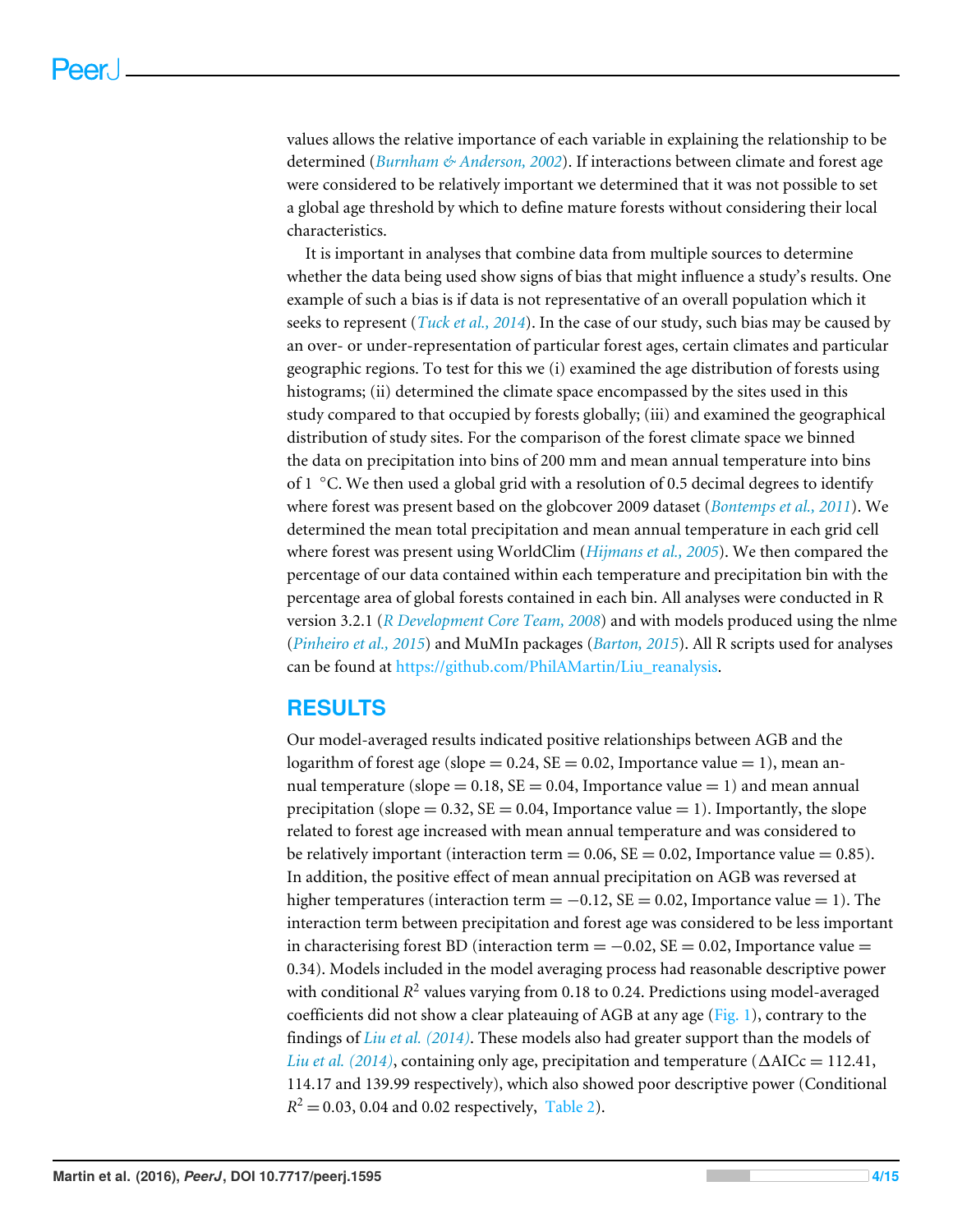<span id="page-5-0"></span>

<span id="page-5-1"></span>**Figure 1 The relationship between forest age and aboveground biomass for differing climate spaces.** Panels represent binned mean annual temperature (rows) and total annual precipitation (columns). Points represent individual sites and solid lines predictions from model-averaged coefficients of models with a  $\triangle$ AICc  $\leq$  7. The dark band around predictions represents the 95% confidence interval of the coefficient, with the lighter band representing the 95% confidence interval when uncertainty in random effects is taken into account. Bins represent quartiles for precipitation and temperature so that each bin contains a similar number of data points. Please note that the  $\gamma$  axes are not the same for all panels.

There are clear biases in the dataset we used for this analysis. Tropical and southern hemisphere forests are under-represented, relative to the area they cover [\(Fig. 2A\)](#page-6-0). While the data we used also covered a wide range of climatic conditions, there was a bias towards forests found in relatively cold, dry climates and away from warmer, wetter climates [\(Fig. 2B\)](#page-6-0). The dataset we used was also clearly biased towards younger forests, containing relatively few stands  $>$  250 years of age [\(Fig. 2C\)](#page-6-0); although we note that the ages of many tropical sites appear to be an uncritical reference to *[Luyssaert et al. \(2007\)](#page-12-4)*, where the ages of the stands in a range of minimally disturbed tropical forests was reported as being between 100–165 years old.

Peer.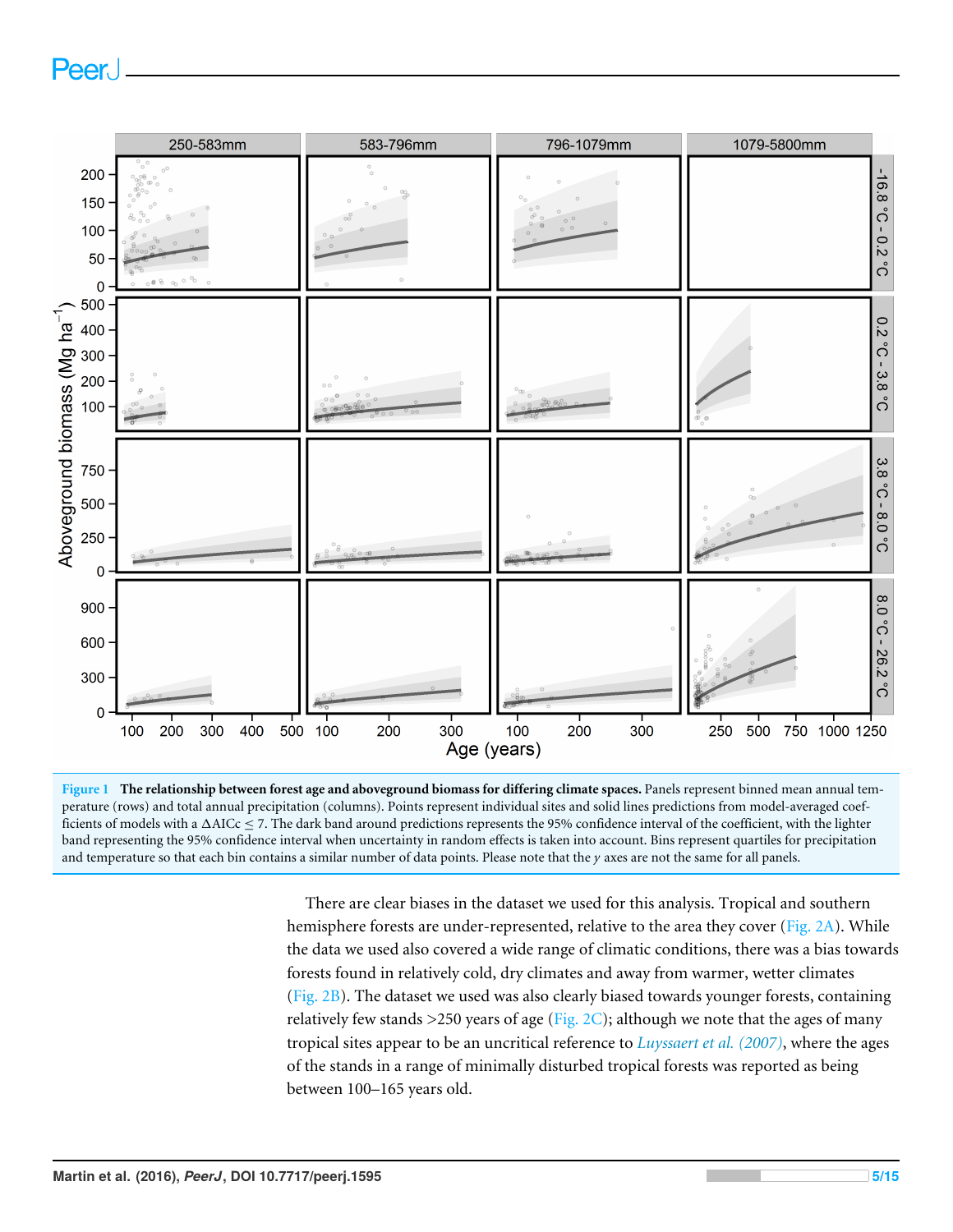#### <span id="page-6-0"></span>**Table 1 Characteristics of studies used in this paper.**

| Reference                                 | Mean annual<br>temperature $(^{\circ}C)$ | Mean annual<br>precipitation (mm) | <b>Mean forest</b><br>age (years) |
|-------------------------------------------|------------------------------------------|-----------------------------------|-----------------------------------|
| Bondarev (1997)                           | $-13.3$                                  | 290                               | 190                               |
| Liu et al. (2011)                         | 13.6                                     | 1,235                             | 87                                |
| Chang et al. (1997)                       | $-3.7$                                   | 347                               | 204                               |
| China's Forest Editorial Committee (1999) | $-1.0$                                   | 470                               | 216                               |
| Feng, Wang & Wu (1999)                    | 9.0                                      | 850                               | 350                               |
| Hudiburg et al. (2009)                    | 7.8                                      | 2,276                             | 423                               |
| Kajimoto et al. (2006)                    | $-9.8$                                   | 610                               | 158                               |
| Keeton et al. (2010)                      | 7.0                                      | 800                               | 217                               |
| Keith, Mackey & Lindenmayer (2009)        | 10.7                                     | 1,593                             | 500                               |
| Liu et al. (2014)                         | $-3.2$                                   | 596                               | 163                               |
| Luo (1996)                                | 5.2                                      | 889                               | 130                               |
| Luyssaert et al. (2007)                   | 7.3                                      | 1,204                             | 162                               |
| Ma et al. (2012)                          | $-0.1$                                   | 618                               | 137                               |
| Tan et al. (2011)                         | 11.3                                     | 1,840                             | 300                               |
| Zhou et al. $(2002)$                      | $-4.7$                                   | 446                               | 149                               |
| Zhu et al. (2005)                         | $-2.0$                                   | 459                               | 84                                |

#### **Table 2 Candidate mixed effect models for explaining global forest biomass density.**

| Formula                   | Model rank     | df              | log likelihood | <b>AICc</b> | $\triangle$ AICc | AICc weight | Conditional $R^2$ |
|---------------------------|----------------|-----------------|----------------|-------------|------------------|-------------|-------------------|
| $A + T + P + A^*T + T^*P$ | $\mathbf{1}$   | 10 <sup>1</sup> | $-305.02$      | 630.44      | $\Omega$         | 0.56        | 0.25              |
| $A+T+P+A^*T+T^*P+A^*P$    | 2              | 11              | $-304.61$      | 631.70      | 1.26             | 0.3         | 0.25              |
| $A + T + P + T^*P$        | 3              | 9               | $-307.74$      | 633.81      | 3.37             | 0.1         | 0.21              |
| $A + T + P + T^*P$        | $\overline{4}$ | 10              | $-307.74$      | 635.88      | 5.44             | 0.04        | 0.21              |
| $A + T + P + A^*T$        | 5              | 9               | $-318.73$      | 655.79      | 25.35            | < 0.01      | 0.15              |
| $A + T + P + A^*T + A^*P$ | 6              | 10              | $-318.43$      | 657.25      | 26.82            | < 0.01      | 0.16              |
| $A + T + P + A^*P$        | 7              | 9               | $-319.98$      | 658.28      | 27.85            | < 0.01      | 0.12              |
| $A + T + P + A$           | 8              | 8               | $-321.03$      | 658.32      | 27.88            | < 0.01      | 0.14              |
| $A + P$                   | 9              | $\overline{7}$  | $-329.94$      | 674.08      | 43.64            | < 0.01      | 0.10              |
| $A + P + A^*P$            | 10             | 8               | $-329.74$      | 675.73      | 45.3             | < 0.01      | 0.10              |
| $A + T + A^*T$            | 11             | 8               | $-333.58$      | 683.42      | 52.98            | < 0.01      | 0.11              |
| $A + T$                   | 12             | $\overline{7}$  | $-335.71$      | 685.63      | 55.19            | < 0.01      | 0.09              |
| $T + P + T^*P$            | 13             | 8               | $-350.23$      | 716.72      | 86.28            | < 0.01      | 0.12              |
| $T + P$                   | 14             | $\overline{7}$  | $-363.42$      | 741.04      | 110.6            | < 0.01      | 0.04              |
| A                         | 15             | 6               | $-365.35$      | 742.84      | 112.41           | < 0.01      | 0.03              |
| $\mathbf{P}$              | 16             | 6               | $-366.23$      | 744.61      | 114.17           | < 0.01      | 0.04              |
| T                         | 17             | 6               | $-379.14$      | 770.43      | 139.99           | < 0.01      | 0.02              |
| Null model                | 18             | 5               | $-395.95$      | 802.01      | 171.57           | < 0.01      | 0.00              |

**Notes.**

A, Age; T, Temperature; P, Precipitation.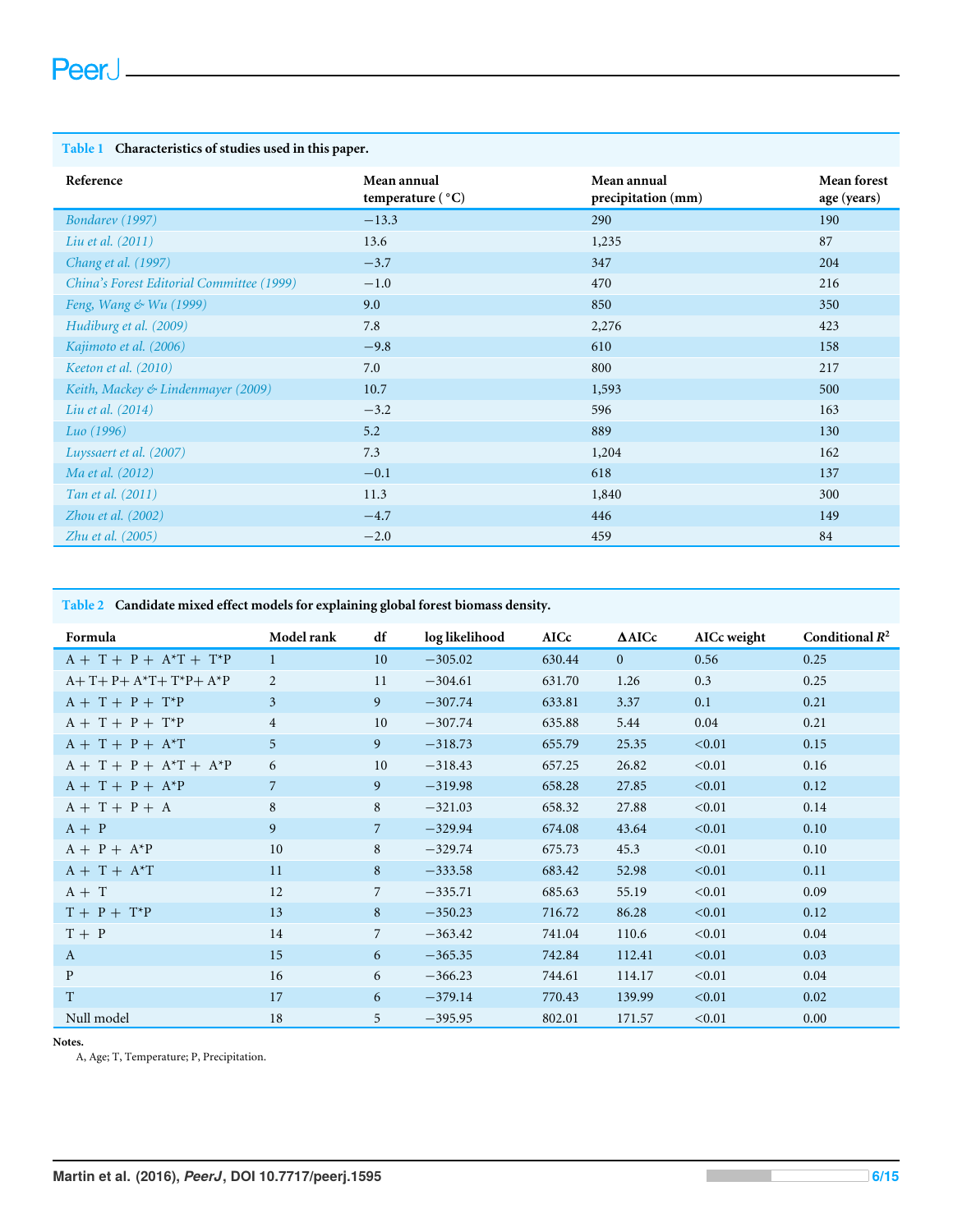

**Figure 2 Potential biases associated with the dataset we used for this study.** (A) Spatial distribution of sites used in this study, showing lack of tropical sites. Green areas represent forest, dots sites used in this study. Dots are partially transparent to give an impression of site density. (B) Climate space represented by data used in this study and forests globally (climate data from *[Hijmans et al. \(2005\)](#page-11-2)*, forest cover data from *[Bontemps et al. \(2011\)](#page-10-5)*). Darker pixel colour indicates greater density of data, indicating a bias towards forests with low precipitation and low mean annual temperature. (C) Distribution of sites used in this study by site age, showing a bias towards forests <250 years old.

## **DISCUSSION**

Our results indicate that climate and forest age interact to determine aboveground biomass density in global mature forests. This study is, to our knowledge, the first to quantitatively show this interaction. Previous studies have shown that biomass accumulation rate of regrowing forests depends on precipitation and temperature (*[Johnson,](#page-11-1) [Zarin & Johnson, 2000](#page-11-1)*; *[Anderson et al., 2006](#page-9-2)*; *[Anderson-Teixeira et al., 2013](#page-9-3)*) and that climate is an important constraint of BD in mature forests (*[Stegen et al., 2011](#page-13-3)*). We show that forests experiencing higher temperatures accumulated biomass more rapidly, in agreement with previous studies (*[Anderson-Teixeira et al., 2013](#page-9-3)*). However, our results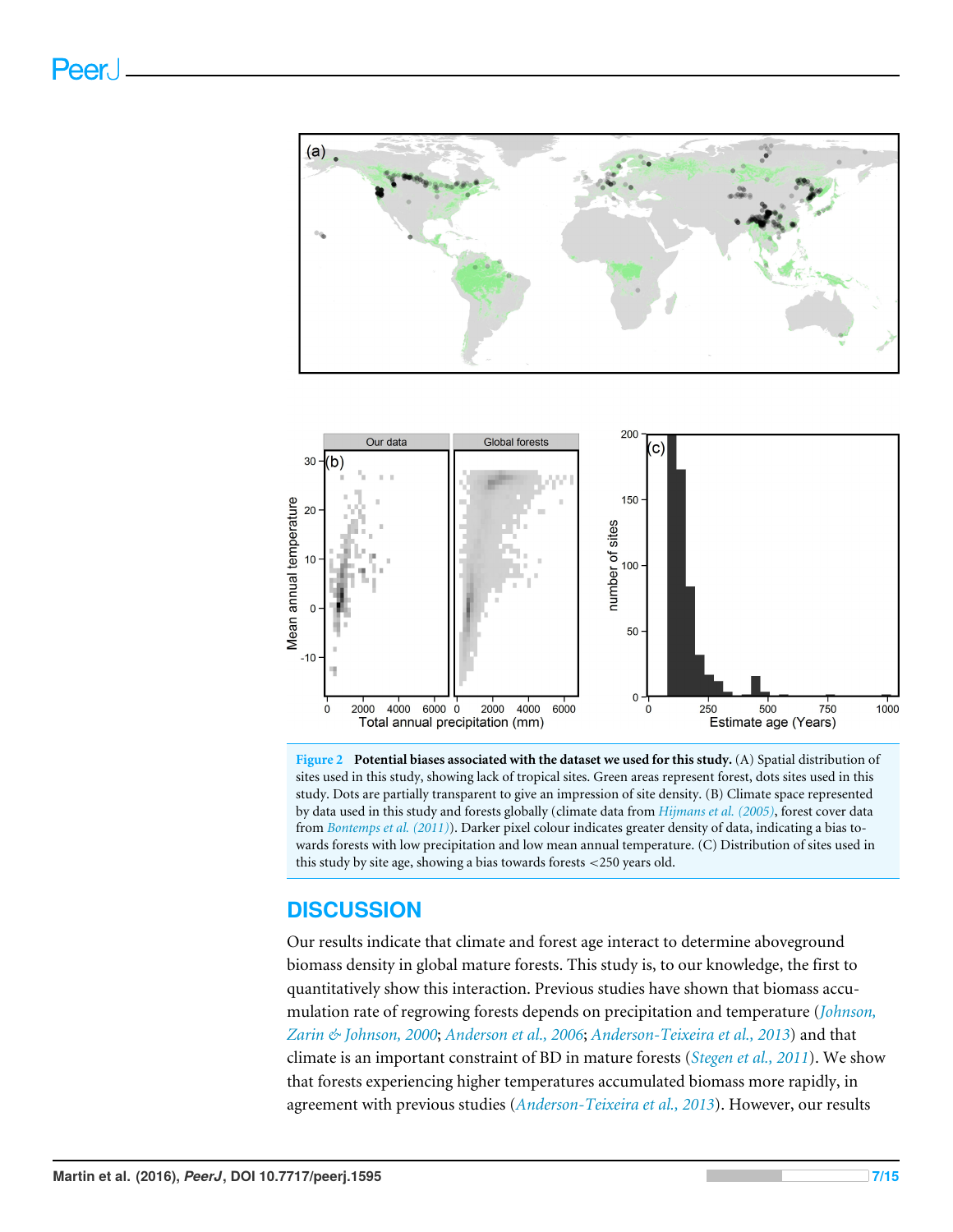also suggest that there is little interaction between forest age and annual precipitation. Taken together, these results support the findings of *[Anderson et al. \(2006\)](#page-9-2)* that, on a global scale, temperature drives differential rates of biomass accumulation. However, reality is likely to be more complex than our results suggest. For example, *[Stegen et al.](#page-13-3) [\(2011\)](#page-13-3)* suggested that water deficits resulting from interactions between precipitation and temperature are a primary limiting factor of the BD that can be attained by mature forests.

In contrast to the recent study of *[Liu et al. \(2014\)](#page-12-2)*, we found that it is not possible to set a threshold age at which forests can be considered mature. Since our results indicated that aboveground BD was best determined by models that included interactions between climate and stand age, any threshold age for mature forests must be determined at a relatively local scale. Accumulation of biomass varies locally with soil nutrient content and drainage, distance to other forest patches and previous land-use (*[Norden et al., 2015](#page-13-10)*). In addition, local effects such as priority effects, herbivore density, invasive species, pathogen presence and edge effects can all result in unpredictable successional pathways (*[Norden et](#page-13-10) [al., 2015](#page-13-10)*). Setting a biome-level threshold age at which forests could be considered mature as *[Liu et al. \(2014\)](#page-12-2)* did in part of their paper may provide a compromise between global and local thresholds. However, any such estimates must be explicit about the variation in forest trajectories across a given biome.

## **THE NEED FOR BETTER DATA**

Though our analysis is an improvement on that performed by *[Liu et al. \(2014\)](#page-12-2)*, we were limited by the representativeness of the data used. These data comprised few tropical forest sites, were biased towards relatively cold, dry forests and very few forests >250 years of age were included in the dataset. The lack of data from tropical forests limits the generality of this analysis meaning that we have little confidence about extrapolating our results to the tropics. This is particularly important as tropical forests store approximately one third of global terrestrial carbon (*[Dixon et al., 1994](#page-11-8)*) and appear to be increasing in BD (*[Baker et al., 2004](#page-9-1)*; *[Lewis et al., 2009](#page-12-0)*). As such, our analysis and that of *[Liu et al. \(2014\)](#page-12-2)* can say nothing about whether the recent increases in BD in apparently mature tropical forests may be the result of recovery from past disturbances as *[Liu et al. \(2014\)](#page-12-2)* suggested. The relative lack of data for forests >250 years of age in our study limits our conclusions, given that forests are often thought to take 100–400 years to reach maturity (*[Guariguata](#page-11-9) [& Ostertag, 2001](#page-11-9)*).

Critically, the setting of any threshold requires accurate aging of forests. This is not a trivial task. In mature forests trees are recruited as other die, creating a complex patchwork of differently aged trees (*[Chazdon, 2014](#page-10-8)*). As such, defining the age of a forest using the oldest tree (as studies that we used data from did) will likely only be accurate in relatively young forests where tree ages do not differ greatly. However, in mature forests where all pioneer individuals have been replaced, the age of the oldest tree no longer provides a useful determinant of forest age. Thus, the precision of our estimates for younger forest are undoubtedly greater, and more useful, than for older forests. Furthermore, as most tropical trees lack annual growth rings,  ${}^{14}C$  dating is the only feasible way to currently age most tropical trees and this is prohibitively expensive in most cases.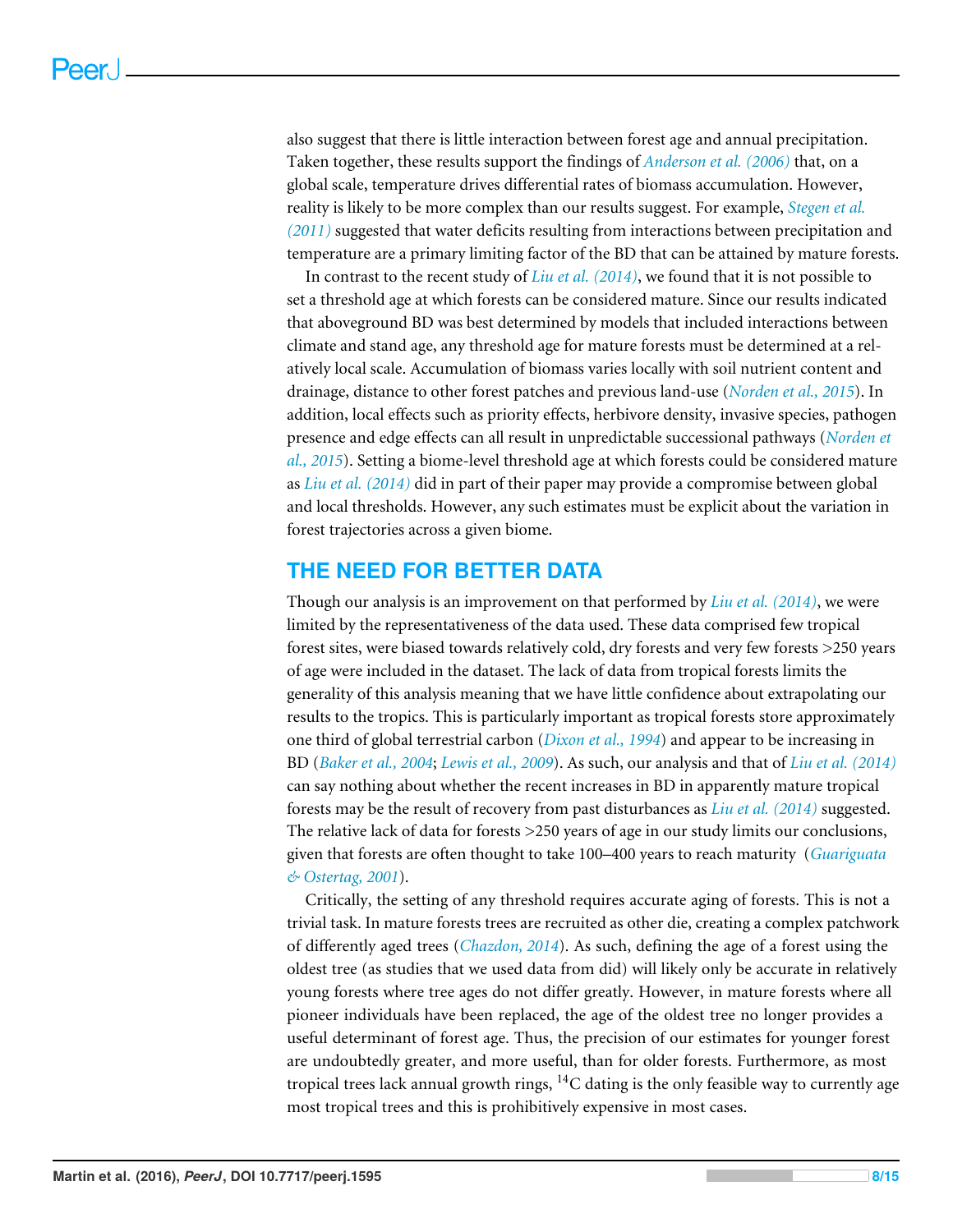#### **DIFFICULTIES OF DEFINING MATURE FORESTS**

<span id="page-9-0"></span>While, in the future, it may be possible to determine at what age forest BD becomes relatively stable, we advise against using this as a definition of forest maturity for three reasons. Firstly, while carbon storage in the form of BD is important from the perspective of alleviating the impacts of climate change, it tends to recover relatively quickly. In tropical secondary forests, community composition of tree species can take >150 years to recover, with BD recovering in approximately 100 years (*[Martin, Newton & Bullock, 2013](#page-12-3)*). Thus, while biomass accumulation is important, using it alone to define forest successional stage may lead to forests being classified as mature, when they are still undergoing the latter stages of succession. Incorrect classification of forests as mature based solely on aboveground may mean that when comparisons of biodiversity are made with degraded forests, the conservation value of these degraded forests is overestimated. Secondly, though mature forests can appear to be relatively stable when observed over short time periods or as part of a chronosequence, they never reach equilibrium. Over decadal time scales even apparently mature forests rarely show stable BD (*[Valencia et al., 2009](#page-13-11)*), and are influenced by changes in climate and changes in local land use. Thirdly, one characteristic of old-growth forests is that they do not contain any individual trees that colonised immediately following allogenic disturbances (*[Chazdon, 2014](#page-10-8)*). As such, forests that contain remnant cohorts of long-lived pioneer species should be considered as late successional rather than old-growth forests (*[Chazdon, 2014](#page-10-8)*). Thus, examining changes in biomass is likely to be of little use in separating late successional forests such as these from true old-growth.

<span id="page-9-5"></span><span id="page-9-4"></span><span id="page-9-3"></span><span id="page-9-2"></span><span id="page-9-1"></span>The results of this study and others clearly show it is challenging to define whether a forest should be classed as mature. Previous studies of forest succession suggest that biomass density could be used along with size structure of tree populations (*[Coomes et al., 2003](#page-11-10)*; *[Coomes & Allen, 2007](#page-11-11)*) and species composition to determine maturity (*[Chazdon, 2014](#page-10-8)*). For example, work in temperate forests has shown that during succession the diameter distribution of trees become more symmetrical due to lower recruitment rates under closed canopies (*[Coomes & Allen, 2007](#page-11-11)*). Examination of a forest's diameter distribution, and especially how it changes over time, can also help to identify issues relating to recruitment limitation or high mortality of large trees (*[Ghazoul et al., 2015](#page-11-12)*; *[Martin et](#page-12-8) [al., 2015](#page-12-8)*). Similarly, the size distribution of forest gaps measured with airborne Lidar can be used to distinguish between mature forests and those that have previously been logged and are now undergoing recovery (*[Wedeux & Coomes, 2015](#page-13-12)*; *[Kent et al., 2015](#page-11-13)*). The presence of species characteristic of old-growth conditions, such as trees tolerant of deep shade, may also aid classification of mature forest. Methods such as those developed by *[Chazdon et al. \(2011\)](#page-10-9)* are particularly useful as they allow an objective, statistical method to classify species as generalists, pioneers or old-growth species. Using this method *[Chazdon et](#page-10-9) [al. \(2011\)](#page-10-9)* showed old-growth and generalist species increased in abundance while pioneer species abundance decreased during succession in a lowland forest in Costa Rica. Ideally, identification of whether a forest should be classified as mature would encompass all of our suggestions, monitored over a number of years. However, relatively few studies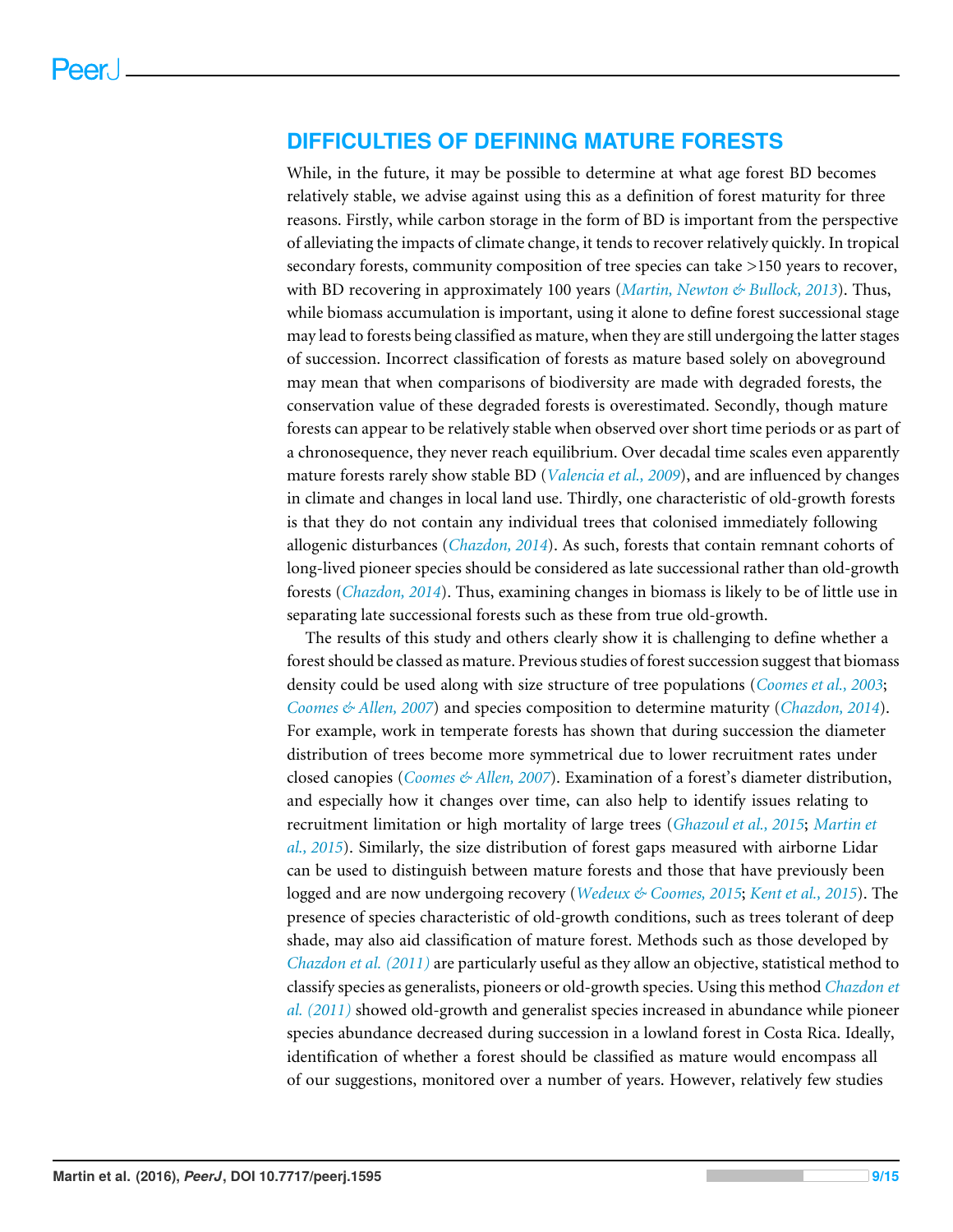<span id="page-10-5"></span>have combined these different methods. Research that identifies the usefulness and costeffectiveness of different metrics for defining forests as mature would help to improve the baseline against which the world's increasingly degraded forests are compared.

## <span id="page-10-1"></span>**ADDITIONAL INFORMATION AND DECLARATIONS**

#### **Funding**

The authors received no funding for this work.

#### **Competing Interests**

The authors declare there are no competing interests.

#### **Author Contributions**

- [Philip Martin](#page-0-7) conceived and designed the experiments, performed the experiments, analyzed the data, wrote the paper, prepared figures and/or tables, reviewed drafts of the paper.
- [Martin Jung](#page-0-8) performed the experiments, analyzed the data, wrote the paper, prepared figures and/or tables, reviewed drafts of the paper.
- [Francis Q. Brearley,](#page-0-9) [Relena Ribbons,](#page-0-10) [Emily R. Lines](#page-0-11) and [Aerin L. Jacob](#page-0-12) wrote the paper, prepared figures and/or tables, reviewed drafts of the paper.

#### <span id="page-10-2"></span>**Data Availability**

The following information was supplied regarding data availability:

<span id="page-10-3"></span>Figshare: [https://figshare.com/articles/Data\\_for\\_paper\\_on\\_categorising\\_forest\\_](https://figshare.com/articles/Data_for_paper_on_categorising_forest_maturity/2060970) [maturity/2060970.](https://figshare.com/articles/Data_for_paper_on_categorising_forest_maturity/2060970)

## **REFERENCES**

- <span id="page-10-4"></span>**Anderson KJ, Allen AP, Gillooly JF, Brown JH. 2006.** Temperature-dependence of biomass accumulation rates during secondary succession. *Ecology Letters* **9**:673–682 [DOI 10.1111/j.1461-0248.2006.00914.x.](http://dx.doi.org/10.1111/j.1461-0248.2006.00914.x)
- <span id="page-10-6"></span><span id="page-10-0"></span>**Anderson-Teixeira KJ, Miller AD, Mohan JE, Hudiburg TW, Duval BD, DeLucia EH. 2013.** Altered dynamics of forest recovery under a changing climate. *Global Change Biology* **19**:2001–2021 [DOI 10.1111/gcb.12194.](http://dx.doi.org/10.1111/gcb.12194)
- <span id="page-10-9"></span>**Baker TR, Phillips OL, Malhi Y, Almeida S, Arroyo L, Di Fiore A, Erwin T, Higuchi N, Killeen TJ, Laurance SG, Laurance WF, Lewis SL, Monteagudo A, Neill DA, Vargas PN, Pitman NCA, Silva JNM, Martínez RV. 2004.** Increasing biomass in Amazonian forest plots. *Philosophical Transactions of the Royal Society of London. Series B, Biological Sciences* **359**:353–365 [DOI 10.1098/rstb.2003.1422.](http://dx.doi.org/10.1098/rstb.2003.1422)
- <span id="page-10-8"></span><span id="page-10-7"></span>**Barton K. 2015.** *MuMIn: multi-model inference*. Version 1.15.6. *Available at [https:// cran.](https://cran.r-project.org/web/packages/MuMIn/index.html) [r-project.org/web/ packages/MuMIn/index.html](https://cran.r-project.org/web/packages/MuMIn/index.html)*.
- **Bondarev A. 1997.** Age distribution patterns in open boreal Dahurican larch forests of Central Siberia. *Forest Ecology and Management* **93**:205–214 [DOI 10.1016/S0378-1127\(96\)03952-7.](http://dx.doi.org/10.1016/S0378-1127(96)03952-7)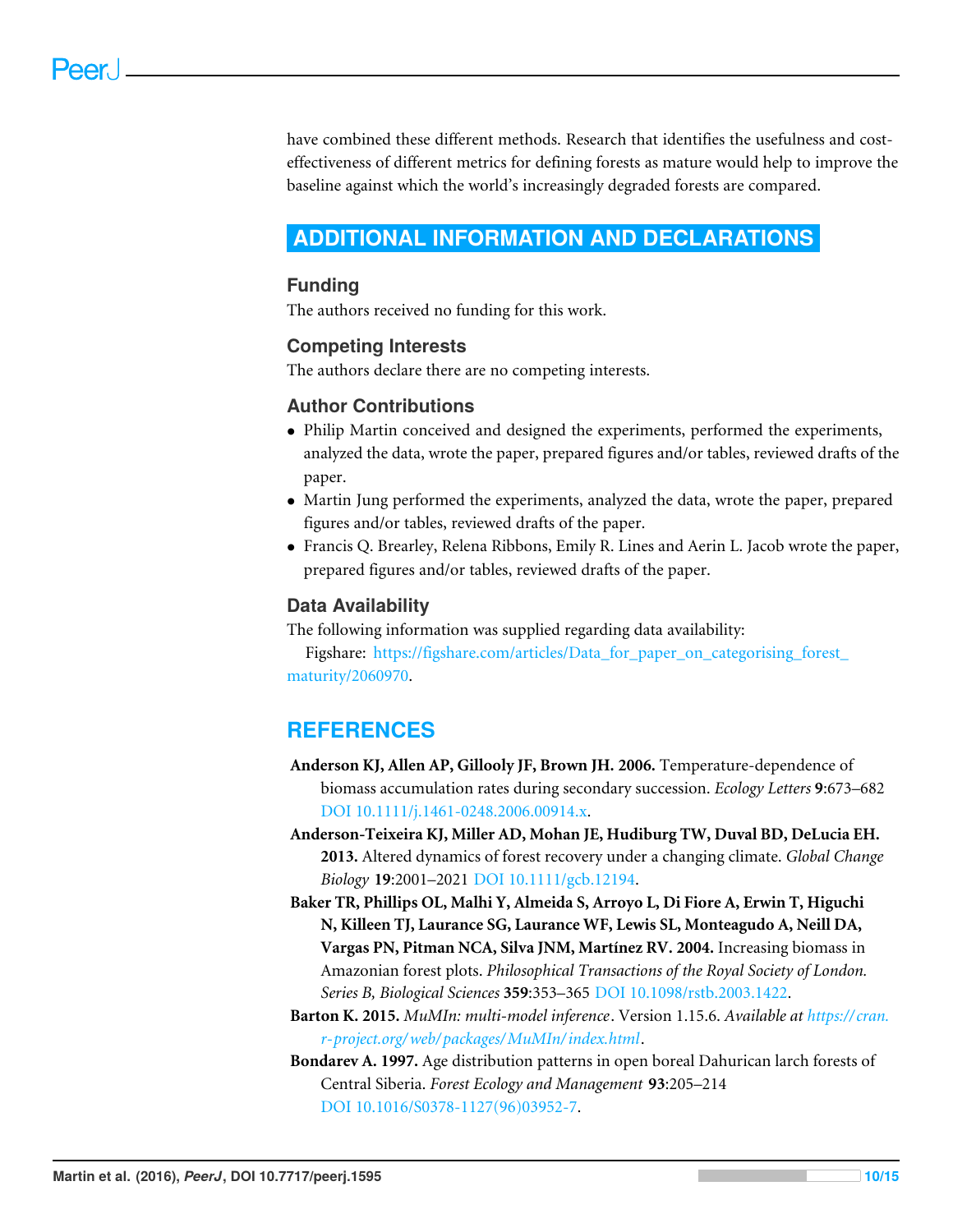- <span id="page-11-10"></span>**Bontemps S, Defourny P, Bogaert E, Arino O, Kalogirou V, Perez J. 2011.** *GLOBCOVER 2009—Products description and validation report*. Louvain-la-Neuve, Paris: UCLouvain & European Space Agency.
- <span id="page-11-11"></span><span id="page-11-8"></span><span id="page-11-3"></span><span id="page-11-0"></span>**Brienen RJW, Phillips OL, Feldpausch TR, Gloor E, Baker TR, Lloyd J, Lopez-Gonzalez G, Monteagudo-Mendoza A, Malhi Y, Lewis SL, Vásquez Martinez R, Alexiades M, Álvarez Dávila E, Alvarez-Loayza P, Andrade A, LE O, Araujo-Murakami A, E JM, Arroyo L, Aymard CGA, Bánki OS, Baraloto C, Barroso J, Bonal D, Boot RGA, Camargo JLC, Castilho CV, Chama V, Chao KJ, Chave J, Comiskey JA, Cornejo Valverde F, Da Costa L, De Oliveira EA, Di Fiore A, Erwin TL, Fauset S, Forsthofer M, Galbraith DR, Grahame ES, Groot N, Hérault B, Higuchi N, Honorio Coronado EN, Keeling H, Killeen TJ, Laurance WF, Laurance S, Licona J, Magnussen WE, Marimon BS, Marimon-Junior BH, Mendoza C, Neill DA, Nogueira EM, Núñez P, Pallqui Camacho NC, Parada A, Pardo-Molina G, Peacock J, Peña-Claros M, Pickavance GC, Pitman NCA, Poorter L, Prieto A, Quesada CA, Ramírez F, Ramírez-Angulo H, Restrepo Z, Roopsind A, Rudas A, Salomão RP, Schwarz M, Silva N, Silva-Espejo JE, Silveira M, Stropp J, Talbot J, ter Steege H, Teran-Aguilar J, Terborgh J, Thomas-Caesar R, Toledo M, Torello-Raventos M, Umetsu RK, Van der Heijden GMF, Van der Hout P, Guimarães Vieira IC, Vieira SA, Vilanova E, Vos VA, Zagt RJ. 2015.** Long-term decline of the Amazon carbon sink. *Nature* **519**:344–348 [DOI 10.1038/nature14283.](http://dx.doi.org/10.1038/nature14283)
- <span id="page-11-12"></span><span id="page-11-9"></span><span id="page-11-2"></span>**Brncic TM, Willis KJ, Harris DJ, Washington R. 2007.** Culture or climate? The relative influences of past processes on the composition of the lowland Congo rainforest. *Philosophical Transactions of the Royal Society of London. Series B, Biological Sciences* **362**:229–242 [DOI 10.1098/rstb.2006.1982.](http://dx.doi.org/10.1098/rstb.2006.1982)
- <span id="page-11-4"></span><span id="page-11-1"></span>**Burnham KP, Anderson DR. 2002.** *Model selection and multimodel inference: a practical information-theoretic approach*. Second edition. New York: Springer Science & Business Media.
- <span id="page-11-5"></span>**Burnham KP, Anderson DR, Huyvaert KP. 2010.** AIC model selection and multimodel inference in behavioral ecology: some background, observations, and comparisons. *Behavioral Ecology and Sociobiology* **65**:23–35 [DOI 10.1007/s00265-010-1029-6.](http://dx.doi.org/10.1007/s00265-010-1029-6)
- **CBD. 2016.** *Available at <https://www.cbd.int/forest/definitions.shtml>* (accessed 28 January 2016).
- <span id="page-11-6"></span>**Chang X, Che K, Song C, Wang J, Li B. 1997.** Biomass and nutrient element accumulation of Sabina prezewalskii forest community. *Journal of Northwest Forestry College* **12**:23–28.
- **Chazdon RL, Chao A, Colwell RK, Lin SY, Norden N. 2011.** A novel statistical method for classifying habitat generalists and specialists. *Ecology* **92(6)**:1332–1343.
- <span id="page-11-7"></span>**Chazdon RL. 2014.** *Second growth: the promise of tropical forest regeneration in an age of deforestation*. Chicago: University of Chicago Press.
- <span id="page-11-13"></span>**China's Forest Editorial Committee. 1999.** *China's forest (Volume 2): Coniferous forest*. Beijing: China Forestry Publishing House.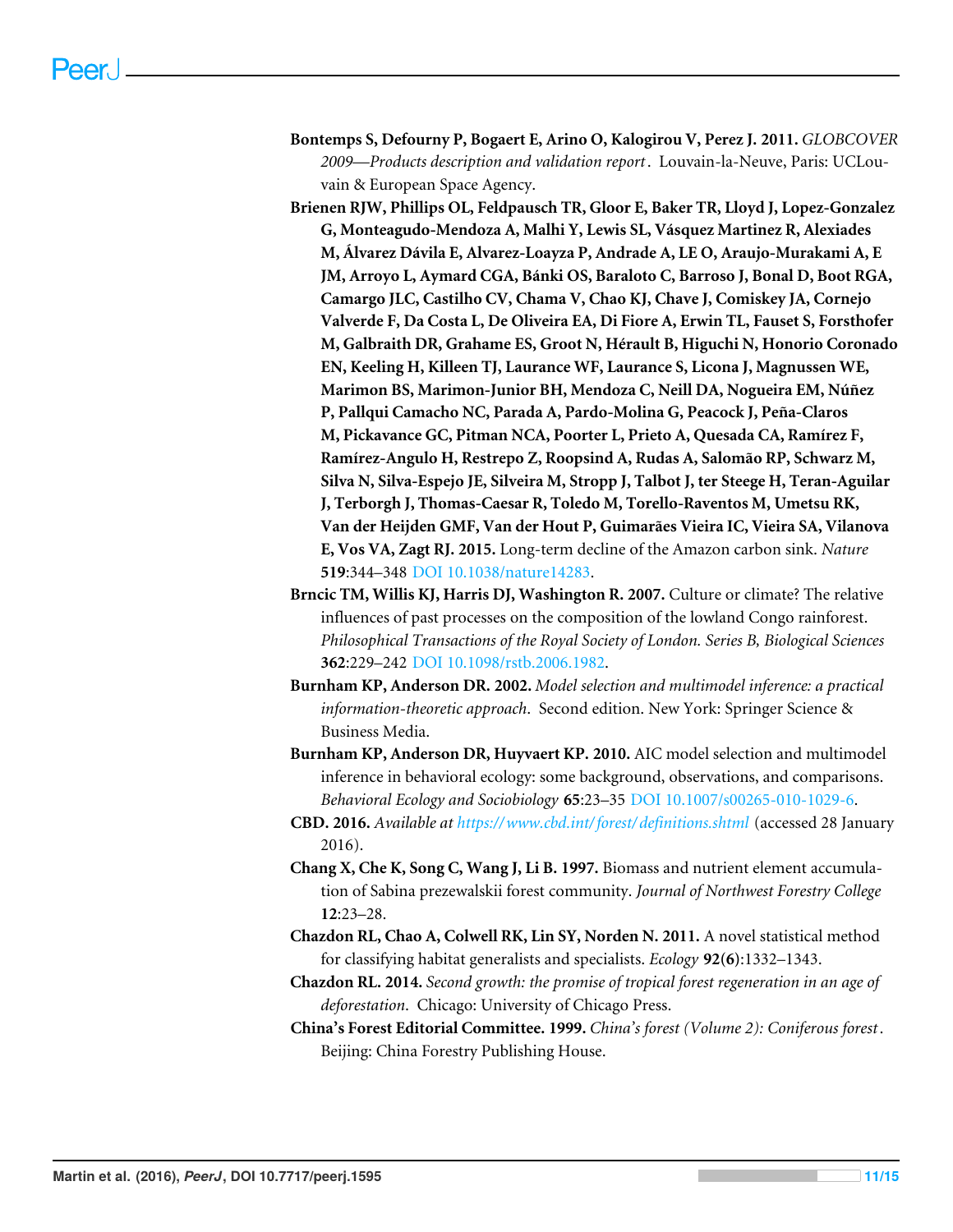- <span id="page-12-0"></span>**Coomes DA, Duncan RP, Allen RB, Truscott J. 2003.** Disturbances prevent stem sizedensity distributions in natural forests from following scaling relationships. *Ecology Letters* **6**:980–989.
- **Coomes DA, Allen RB. 2007.** Mortality and tree-size distributions in natural mixed-age forests. *Journal of Ecology* **95**:27–40.
- **Dixon RK, Solomon AM, Brown S, Houghton RA, Trexier MC, Wisniewski J. 1994.** Carbon pools and flux of global forest ecosystems. *Science* **263**:185–190 [DOI 10.1126/science.263.5144.185.](http://dx.doi.org/10.1126/science.263.5144.185)
- <span id="page-12-5"></span>**Feng ZW, Wang XK, Wu G. 1999.** *Forest biomass and productivity in China*. Beijing: Science Press.
- <span id="page-12-2"></span>**Foley JA, Asner GP, Costa MH, Coe MT, DeFries R, Gibbs HK, Howard EA, Olson S, Patz J, Ramankutty N, Snyder P. 2007.** Amazonia revealed: forest degradation and loss of ecosystem goods and services in the Amazon Basin. *Frontiers in Ecology and the Environment* **5**:25–32 [DOI 10.1890/1540-9295\(2007\)5\[25:ARFDAL\]2.0.CO;2.](http://dx.doi.org/10.1890/1540-9295(2007)5[25:ARFDAL]2.0.CO;2)
- <span id="page-12-6"></span>**Ghazoul J, Burivalova Z, Garcia-Ulloa J, King LA. 2015.** Conceptualizing forest degradation. *Trends in Ecology & Evolution* **30**:622–632 [DOI 10.1016/j.tree.2015.08.001.](http://dx.doi.org/10.1016/j.tree.2015.08.001)
- <span id="page-12-4"></span>**Guariguata MR, Ostertag R. 2001.** Neotropical secondary forest succession: changes in structural and functional characteristics. *Forest Ecology and Management* **148**:185–206.
- **Hijmans RJ, Cameron SE, Parra JL, Jones PG, Jarvis A. 2005.** Very high resolution interpolated climate surfaces for global land areas. *International Journal of Climatology* **25**:1965–1978 [DOI 10.1002/joc.1276.](http://dx.doi.org/10.1002/joc.1276)
- **Hudiburg T, Law B, Turner DP, Campbell J, Donato D, Duane M. 2009.** Carbon dynamics of Oregon and Northern California forests and potential land-based carbon storage. *Ecological Applications* **19**:163–180 [DOI 10.1890/07-2006.1.](http://dx.doi.org/10.1890/07-2006.1)
- **Johnson CM, Zarin DJ, Johnson AH. 2000.** Post-disturbance aboveground biomass accumulation in global secondary forests. *Ecology* **81**:1395–1401 [DOI 10.1890/0012-9658\(2000\)081\[1395:PDABAI\]2.0.CO;2.](http://dx.doi.org/10.1890/0012-9658(2000)081[1395:PDABAI]2.0.CO;2)
- <span id="page-12-7"></span>**Kajimoto T, Matsuura Y, Osawa A, Abaimov AP, Zyryanova OA, Isaev AP, Yefremov DP, Mori S, Koike T. 2006.** Size–mass allometry and biomass allocation of two larch species growing on the continuous permafrost region in Siberia. *Forest Ecology and Management* **222**:314–325 [DOI 10.1016/j.foreco.2005.10.031.](http://dx.doi.org/10.1016/j.foreco.2005.10.031)
- <span id="page-12-8"></span>**Keeton WS, Chernyavskyy M, Gratzer G, Main-Knorn M, Shpylchak M, Bihun Y. 2010.** Structural characteristics and aboveground biomass of old-growth spruce–fir stands in the eastern Carpathian mountains, Ukraine. *Plant Biosystems* **144**:148–159 [DOI 10.1080/11263500903560512.](http://dx.doi.org/10.1080/11263500903560512)
- <span id="page-12-3"></span>**Keith H, Mackey BG, Lindenmayer DB. 2009.** Re-evaluation of forest biomass carbon stocks and lessons from the world's most carbon-dense forests. *Proceedings of the National Academy of Sciences of the United States of America* **106**:11635–11640 [DOI 10.1073/pnas.0901970106.](http://dx.doi.org/10.1073/pnas.0901970106)
- <span id="page-12-1"></span>**Kent R, Lindsell J, Laurin G, Valentini R, Coomes D. 2015.** Airborne LiDAR detects selectively logged tropical forest even in an advanced stage of recovery. *Remote Sensing* **7**:8348–8367 [DOI 10.3390/rs70708348.](http://dx.doi.org/10.3390/rs70708348)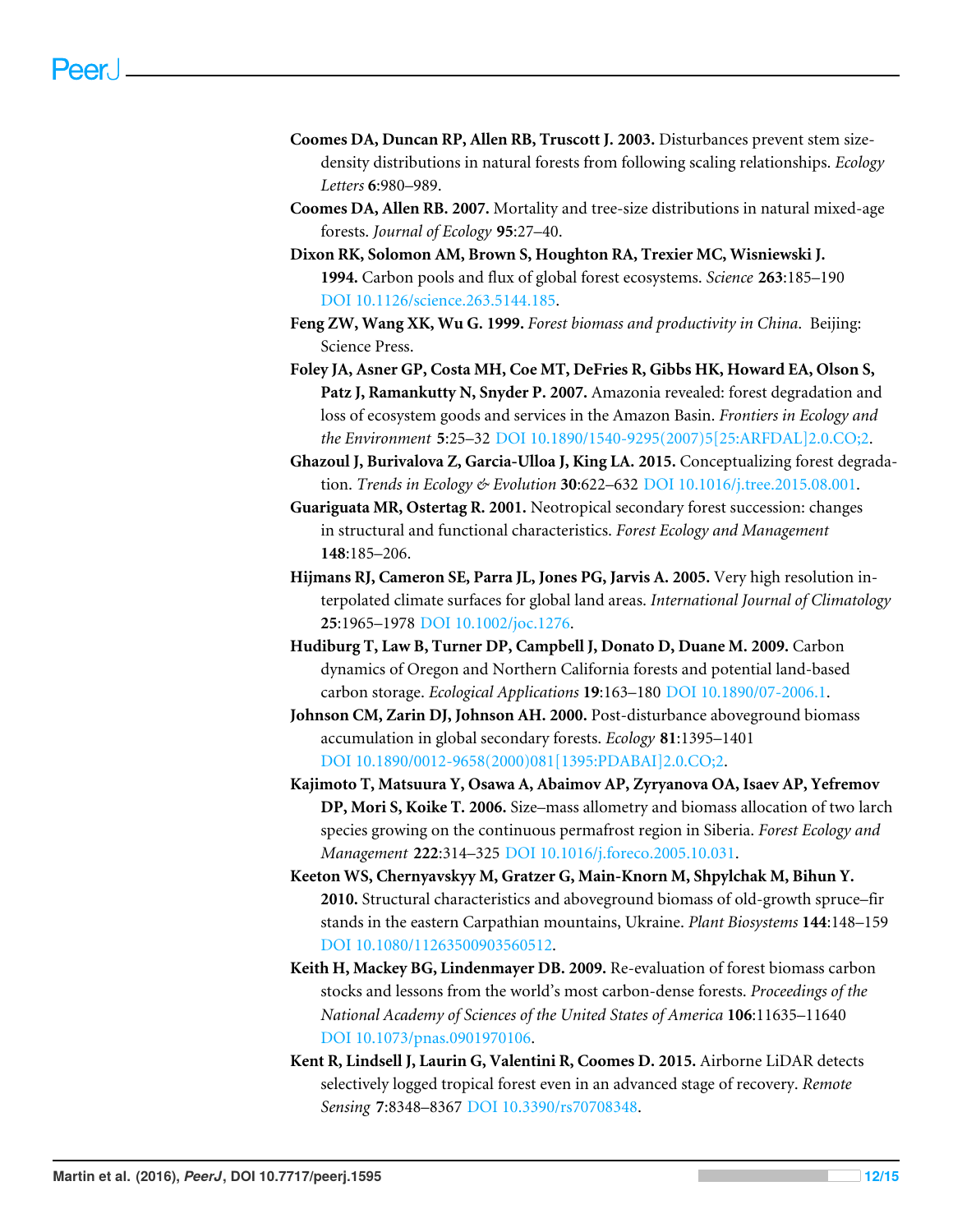- <span id="page-13-10"></span><span id="page-13-5"></span>**Lewis SL, Lopez-Gonzalez G, Sonké B, Affum-Baffoe K, Baker TR, Ojo LO, Phillips OL, Reitsma JM, White L, Comiskey JA, K M-ND, Ewango CEN, Feldpausch TR, Hamilton AC, Gloor M, Hart T, Hladik A, Lloyd J, Lovett JC, Makana J-R, Malhi Y, Mbago FM, Ndangalasi HJ, Peacock J, Peh KS-H, Sheil D, Sunderland T, Swaine MD, Taplin J, Taylor D, Thomas SC, Votere R, Wöll H. 2009.** Increasing carbon storage in intact African tropical forests. *Nature* **457**:1003–1006, [DOI 10.1038/nature07771.](http://dx.doi.org/10.1038/nature07771)
- <span id="page-13-1"></span>**Liu Y, Wang Q, Yu G, Zhu X, Zhan X, Guo Q, Yang H, Li S, Hu Z. 2011.** Ecosystems carbon storage and carbon sequestration potential of two main tree species for the Grain for Green Project on China's hilly Loess Plateau. *Shengtai Xuebao/Acta Ecologica Sinica* **31**:4277–4286.
- <span id="page-13-0"></span>**Liu Y, Yu G, Wang Q, Zhang Y. 2014.** How temperature, precipitation and stand age control the biomass carbon density of global mature forests. *Global Ecology and Biogeography* **23**:323–333 [DOI 10.1111/geb.12113.](http://dx.doi.org/10.1111/geb.12113)
- <span id="page-13-8"></span>**Luo T. 1996.** *Patterns of net primary productivity for Chinese major forest types and their mathematical models*. Beijing: Commission for Integrated Survey of Natural Resources, Chinese Academy of Sciences.
- <span id="page-13-7"></span><span id="page-13-4"></span><span id="page-13-3"></span>**Luyssaert S, Inglima I, Jung M, Richardson AD, Reichstein M, Papale D, Piao SL, Schulze E-D, Wingate L, Matteucci G, Aragao L, Aubinet M, Beer C, Bernhofer C, Black KG, Bonal D, Bonnefond J-M, Chambers J, Ciais P, Cook B, Davis KJ, Dolman AJ, Gielen B, Goulden M, Grace J, Granier A, Grelle A, Griffis T, Grünwald T, Guidolotti G, Hanson PJ, Harding R, Hollinger DY, Hutyra LR, Kolari P, Kruijt B, Kutsch W, Lagergren F, Laurila T, Law BE, Le Maire G, Lindroth A, Loustau D, Malhi Y, Mateus J, Migliavacca M, Misson L, Montagnani L, Moncrieff J, Moors E, Munger JW, Nikinmaa E, Ollinger SV, Pita G, Rebmann C, Roupsard O, Saigusa N, Sanz MJ, Seufert G, Sierra C, Smith M-L, Tang J, Valentini R, Vesala T, Janssens IA. 2007.** CO2 balance of boreal, temperate, and tropical forests derived from a global database. *Global Change Biology* **13**:2509–2537 [DOI 10.1111/j.1365-2486.2007.01439.x.](http://dx.doi.org/10.1111/j.1365-2486.2007.01439.x)
- <span id="page-13-9"></span><span id="page-13-6"></span>**Ma Z, Peng C, Zhu Q, Chen H, Yu G, Li W, Zhou X, Wang W, Zhang W. 2012.** Regional drought-induced reduction in the biomass carbon sink of Canada's boreal forests. *Proceedings of the National Academy of Sciences of the United States of America* **109**:2423–2427 [DOI 10.1073/pnas.1111576109.](http://dx.doi.org/10.1073/pnas.1111576109)
- <span id="page-13-11"></span>**Martin PA, Newton AC, Cantarello E, Evans P. 2015.** Stand dieback and collapse in a temperate forest and its impact on forest structure and biodiversity. *Forest Ecology and Management* **358**:130–138 [DOI 10.1016/j.foreco.2015.08.033.](http://dx.doi.org/10.1016/j.foreco.2015.08.033)
- <span id="page-13-12"></span>**Martin PA, Newton AC, Bullock JM. 2013.** Carbon pools recover more quickly than plant biodiversity in tropical secondary forests. *Proceedings. Biological Sciences/The Royal Society* **280**:20132236 [DOI 10.1098/rspb.2013.2236.](http://dx.doi.org/10.1098/rspb.2013.2236)
- <span id="page-13-2"></span>**Muller-Landau HC. 2009.** Carbon cycle: sink in the African jungle. *Nature* **457**:969–970 [DOI 10.1038/457969a.](http://dx.doi.org/10.1038/457969a)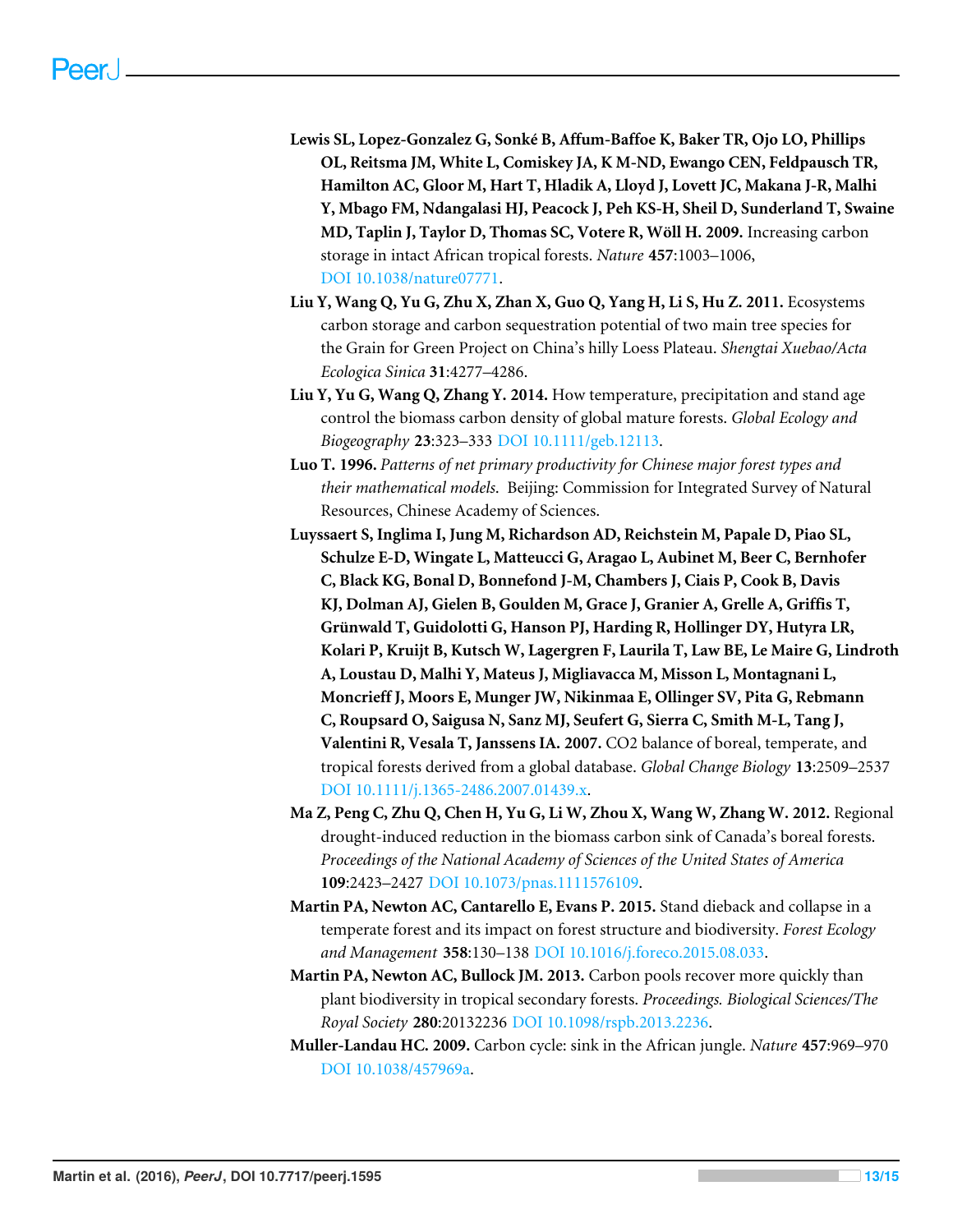- <span id="page-14-0"></span>**Nakagawa S, Schielzeth H. 2013.** A general and simple method for obtaining R2 from generalized linear mixed-effects models. *Methods in Ecology and Evolution* **4**:133–142 [DOI 10.1111/j.2041-210x.2012.00261.x.](http://dx.doi.org/10.1111/j.2041-210x.2012.00261.x)
- <span id="page-14-1"></span>**Norden N, Angarita HA, Bongers F, Martínez-Ramos M, Granzow-de la Cerda I, Van Breugel M, Lebrija-Trejos E, Meave JA, Vandermeer J, Williamson GB, Finegan B, Mesquita R, Chazdon RL. 2015.** Successional dynamics in Neotropical forests are as uncertain as they are predictable. *Proceedings of the National Academy of Sciences of the United States of America* **112**:8013–8018 [DOI 10.1073/pnas.1500403112.](http://dx.doi.org/10.1073/pnas.1500403112)
- **Pan Y, Birdsey RA, Fang J, Houghton R, Kauppi PE, Kurz WA, Phillips OL, Shvidenko A, Lewis SL, Canadell JG, Ciais P, Jackson RB, Pacala SW, McGuire AD, Piao S, Rautiainen A, Sitch S, Hayes D. 2011.** A large and persistent carbon sink in the world's forests. *Science* **333**:988–993 [DOI 10.1126/science.1201609.](http://dx.doi.org/10.1126/science.1201609)
- **Pan Y, Birdsey RA, Phillips OL, Jackson RB. 2013.** The structure, distribution, and biomass of the world's forests. *Annual Review of Ecology, Evolution, and Systematics* **44**:593–622 [DOI 10.1146/annurev-ecolsys-110512-135914.](http://dx.doi.org/10.1146/annurev-ecolsys-110512-135914)
- **Pinheiro J, Bates D, DebRoy S, Sarkar D, R Core Team. 2015.** *nlme: linear and nonlinear mixed effects models*. R package version 3.1-120. *Available at [http://CRAN.R-project.](http://CRAN.R-project.org/package=nlme) [org/package=nlme](http://CRAN.R-project.org/package=nlme)*.
- **R Development Core Team. 2008.** *R: a language and environment for statistical comput*ing. Vienna: R Foundation for Statistical Computing.
- **Schielzeth H. 2010.** Simple means to improve the interpretability of regression coefficients. *Methods in Ecology and Evolution* **1**:103–113 [DOI 10.1111/j.2041-210X.2010.00012.x.](http://dx.doi.org/10.1111/j.2041-210X.2010.00012.x)
- **Stegen JC, Swenson NG, Enquist BJ, White EP, Phillips OL, Jørgensen PM, Weiser MD, Monteagudo Mendoza A, Núñez Vargas P. 2011.** Variation in above-ground forest biomass across broad climatic gradients. *Global Ecology and Biogeography* **20**:744–754 [DOI 10.1111/j.1466-8238.2010.00645.x.](http://dx.doi.org/10.1111/j.1466-8238.2010.00645.x)
- **Tan Z-H, Zhang Y-P, Schaefer D, Yu G-R, Liang N, Song Q-H. 2011.** An old-growth subtropical Asian evergreen forest as a large carbon sink. *Atmospheric Environment* **45**:1548–1554 [DOI 10.1016/j.atmosenv.2010.12.041.](http://dx.doi.org/10.1016/j.atmosenv.2010.12.041)
- **Tuck SL, Winqvist C, Mota F, Ahnström J, Turnbull LA, Bengtsson J. 2014.** Land-use intensity and the effects of organic farming on biodiversity: a hierarchical metaanalysis. *The Journal of Applied Ecology* **51**:746–755 [DOI 10.1111/1365-2664.12219.](http://dx.doi.org/10.1111/1365-2664.12219)
- **Valencia R, Condit R, Muller-Landau HC, Hernandez C, Navarrete H. 2009.** Dissecting biomass dynamics in a large Amazonian forest plot. *Journal of Tropical Ecology* **25**:473–482 [DOI 10.1017/S0266467409990095.](http://dx.doi.org/10.1017/S0266467409990095)
- **Wedeux BMM, Coomes DA. 2015.** Landscape-scale changes in forest canopy structure across a partially logged tropical peat swamp. *Biogeosciences* **12**:6707–6719.
- **Wright SJ. 2005.** Tropical forests in a changing environment. *Trends in Ecology & Evolution* **20**:553–560 [DOI 10.1016/j.tree.2005.07.009.](http://dx.doi.org/10.1016/j.tree.2005.07.009)